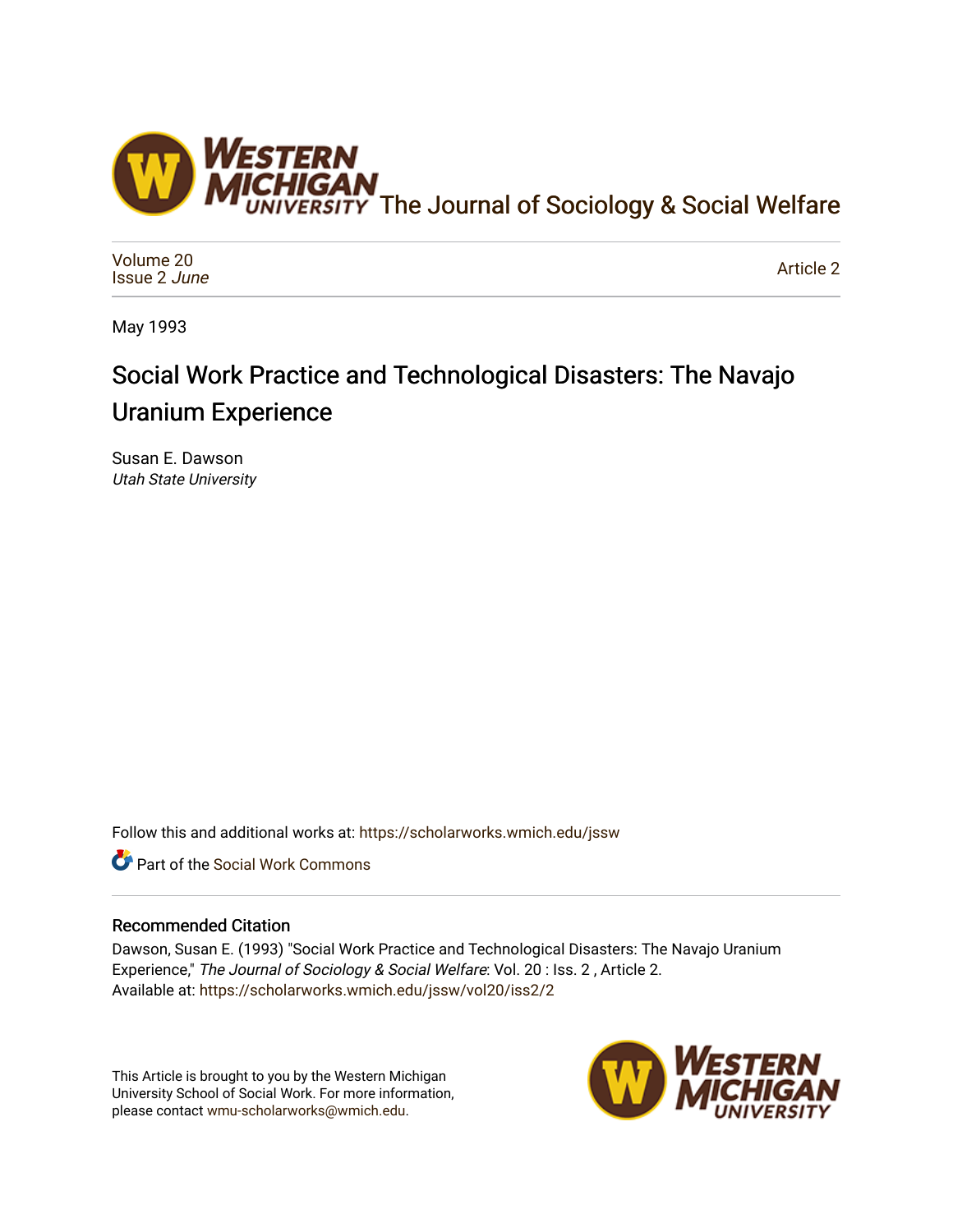# Social Work Practice and Technological Disasters: The Navajo Uranium Experience

Susan E. Dawson, Ph.D. Utah State University

*Findings of a community case study of Navajo uranium workers and their families are presented in light of the effects of technological disasters. The workers and their families were exposed to occupational and environmental hazards associated with the mining and milling of uranium. Implications for social work practice and education are presented using the concepts of a therapeutic community and victim typology.*

#### **Introduction**

There is a growing effort within the scientific community to identify both the short- and long-term consequences of natural and technological disasters. Two areas of concern in the literature are the development of therapeutic communities to help cope with disasters and the identification of different types of victimization. This paper will address these two areas within the context of technological disasters, and will present a case study of Navajo uranium workers. Finally, implications for social work practice are discussed.

### Natural and Technological Disasters

Distinctions between the stressors of natural versus technological disasters have been well delineated in the literature (see Baum, Fleming, and Davidson, **1983;** Baum, Fleming, and Singer, **1983;** and Cuthbertson and **Nigg, 1987).** Technological disasters, e.g., nuclear plant accidents and toxic spills, indicate the collapse of humanmade systems, while natural disasters, e.g., floods and earthquakes, occur without human intervention.

Technological disasters such as radioactive contamination may leave no visible evidence in the environment, but can lead to chronic stress and sickness. These resulting health effects are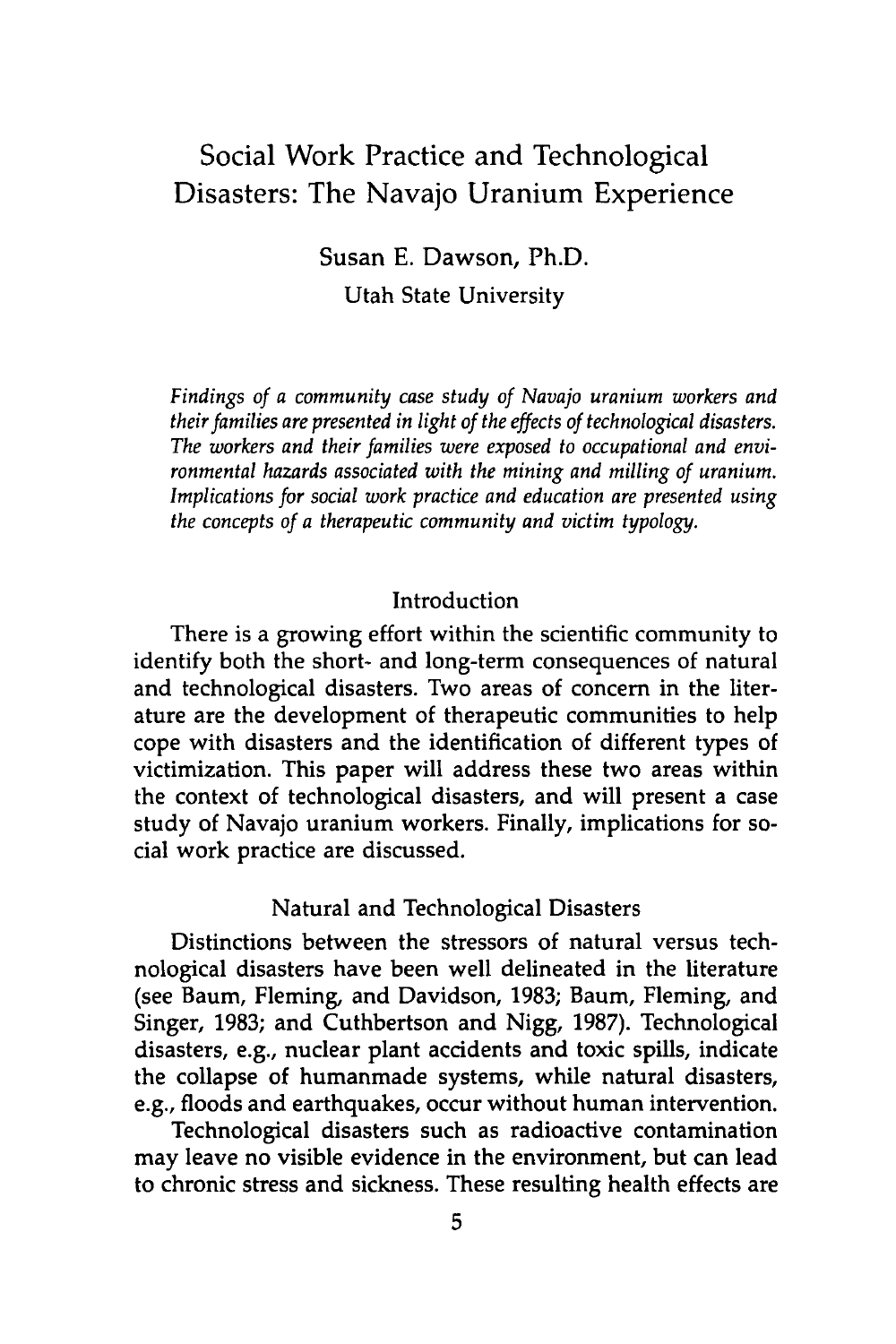perceived to be unrelated to natural causes, indicating instead a failure of technologies that were once considered under control (Baum, Fleming, and Davidson, **1983).** The individual is likely to believe that someone, or some group, is ultimately responsible for the disaster (Baum, Fleming, and Singer, **1983).**

Kasperson and Pijawka **(1985)** have presented a framework for understanding the problems of communities coping with both types of disasters. They point out that technological disasters make the identification of health consequences and liability difficult because of latent effects, whereas natural disasters have immediately observable consequences. For example, when a tornado strikes, a community mobilizes quickly. The disaster agent is known and clearly defined. With a technological disaster, however, the community may not mobilize quickly because of chronicity and/or ambiguity regarding the disaster agent and its consequences. Love Canal, New York, for instance, demonstrated community division in response to the disaster agent. In technological disasters, the nonvictimized members of the community may begin to resent the victimized members because of scientific uncertainties about the hazard, the potential for adverse economic impacts, media attention, and prolonged debate. **All** of these may increase community division.

Kasperson and Pijawka **(1985)** also have identified the importance of a therapeutic post-disaster community as a powerful means of stress reduction. Cuthbertson and **Nigg (1987)** have noted that therapeutic communities tend to develop where there is little ambiguity concerning the disaster agent, creating emotional and physical support, solidarity, unity of purpose, and hopefulness for renewed normalcy. In addition, they state that an effective therapeutic community is identified **by** the following factors: general consensus on the nature and risk level of the disaster agent; beliefs that the disaster could not have been prevented; indiscriminate, **highly** visible, and communitywide damage; and obvious and urgent needs toward which feelings and remedial action can be directed.

Cuthbertson and **Nigg (1987)** have also developed a typology which discusses a therapeutic community that emerges as a response to technological disasters. They assume that a therapeutic community may not develop in technological disasters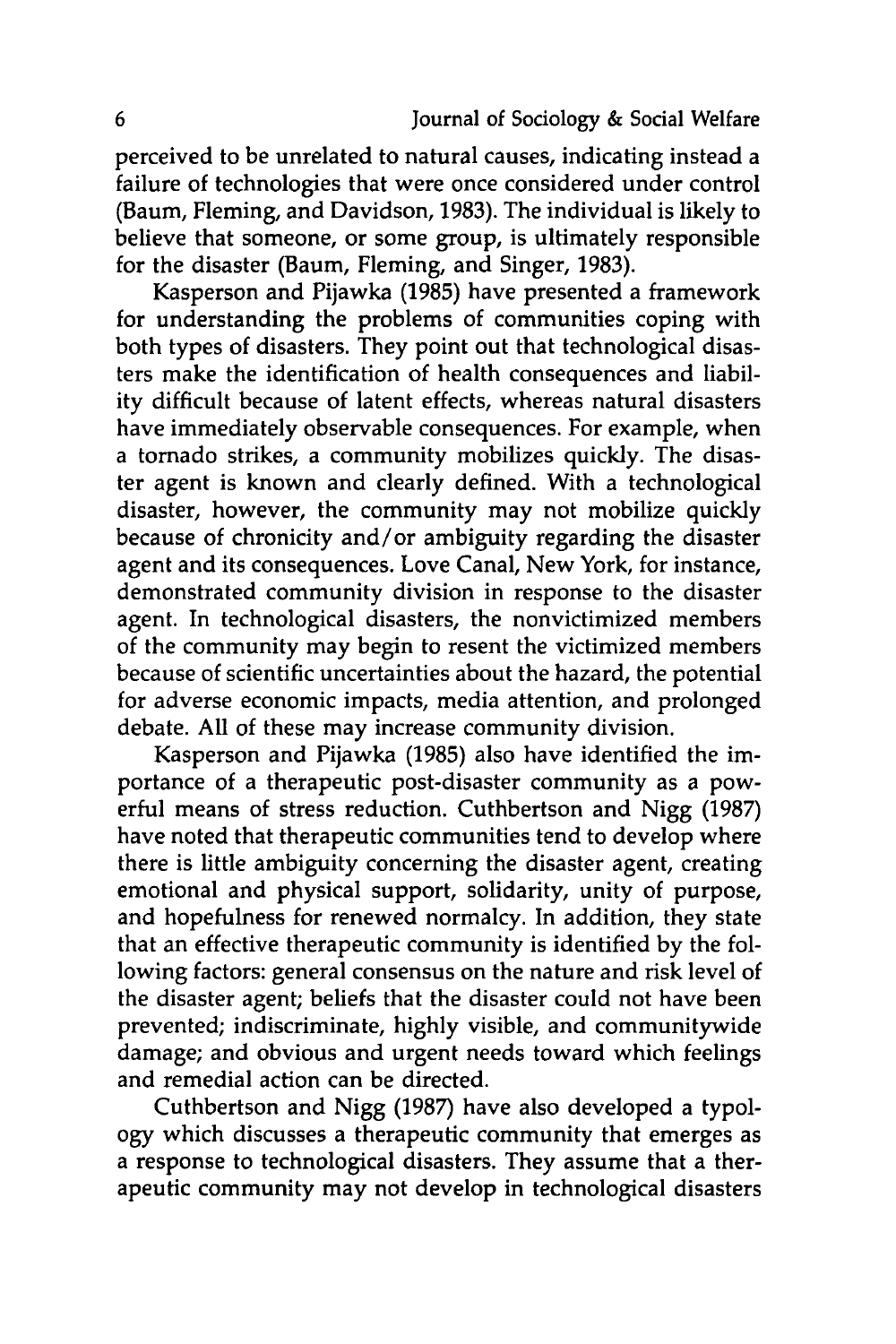#### *Technological Disasters 7*

because of community conflict, or conflictual adaptation, and divide community groups in two major categories-primary and secondary victim clusters. Primary victims include those individuals who either lived close to or were knowingly exposed to the technologically created hazard that produces negative health effects. Secondary victims include community residents who consider themselves to be adversely affected **by** the public acknowledgment of a technological event.

Within the category of primary victims there are two subgroups: the hazard-endangered victims and the hazard-disclaimer victims. The hazard-endangered victims perceive the disaster agent as a definite threat to health, while hazarddisclaimer victims do not. Cuthbertson and **Nigg (1987)** note that hazard-endangered victims generally lose confidence that a supportive social environment will emerge. They feel they are in a crisis situation which will not be resolved and are unable to reduce their anxiety through community support. Group members worry for the immediate and future health of their families and themselves, and may feel suspicious toward experts and government officials perceived as uncaring and unresponsive.

Hazard-disclaimer victims do not perceive a technological agent as hazardous or capable of producing negative health problems. They also do not consider hazard-endangered victims to be the true victims of the technological hazard; instead they see the endangered victims as either augmenting the controversy or as opportunists.

Secondary victims of technological disasters are also classified into two subgroups-the perpetrator victims and the bystander victims. The perpetrator victims are "individuals labeled as unethical, opportunistic, and uncaring **by** hazard endangered victims and their supporters" (Cuthbertson and **Nigg, 1987:478).** These may include individuals from businesses and/or government. Victims from this group may believe they have been singled out unfairly and may attempt to prove their innocence.

Bystander victims are community members not living within the exposed area of the technological agent. They perceive themselves as victims because of their association with the issue, expressing concern for their own economic interests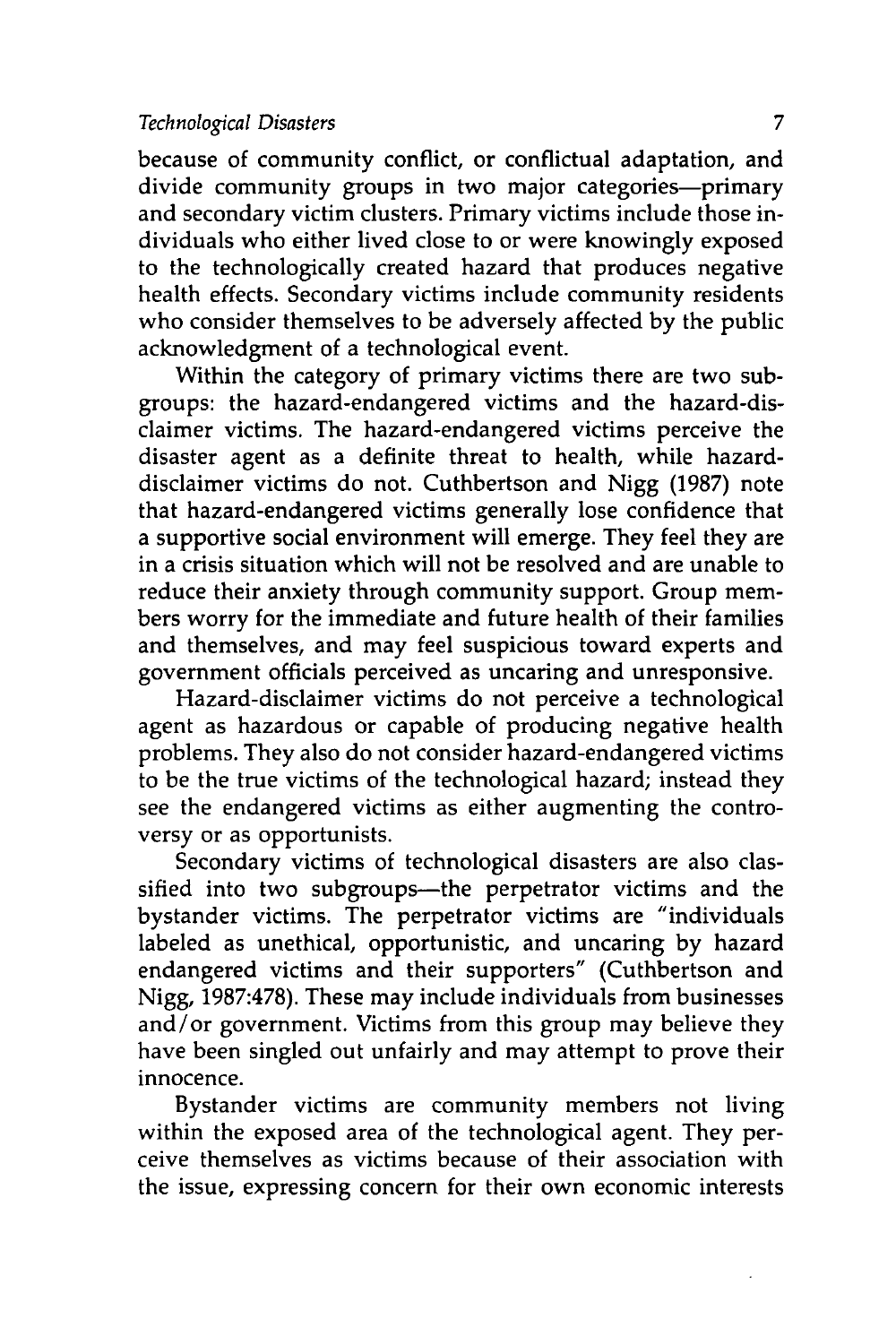and the community's return to normalcy. Bystander victims were not identified in this study because all of the respondents either worked in uranium mining and milling or lived within an exposed area of the Navajo Reservation.

Cuthbertson and Nigg (1987) state that secondary victims tend to consider themselves casualties of the technological agent's negative effects. Similar to primary victims, secondary victims are likely to lose confidence when there is official unresponsiveness, incompetence, and unaccountability by scientific experts and government officials.

The chart below presents the Cuthbertson and Nigg (1987) typology indicating the relationship between the victim clusters.

Technological Disaster Victim Typology

- I. Primary victim cluster—victims who lived close to or were exposed to the disaster agent
	- A. Hazard-endangered victim cluster--victims who perceived the disaster agent as a threat
	- B. Hazard-disclaimer victim cluster-victims who did not perceive the disaster agent as a threat
- II. Secondary victim cluster-victims who perceived themselves as adversely affected by public acknowledgement of the technological event
	- A. Perpetrator victim cluster--victims who may believe they have been unfairly identified as causing the technological event
	- B. Bystander victim cluster—victims who do not live within the exposed area of the technological agent but feel victimized by their association with the event

In sum, the therapeutic community and victim typology are important concepts for understanding the process of coping with technological disasters such as the Navajo experience with uranium mining and milling.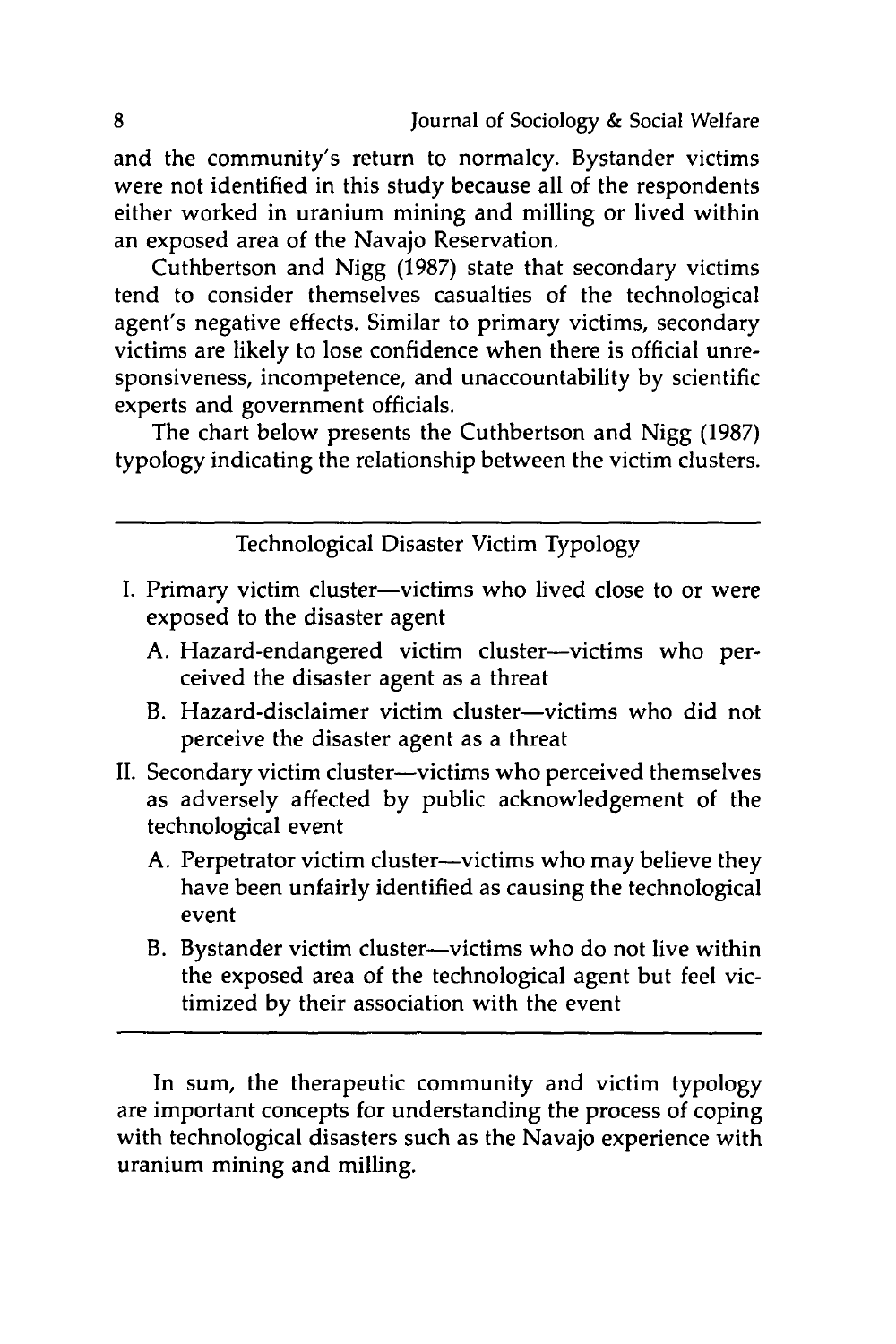#### Methodology

The purpose of this study was to conduct a social field investigation of Navajo workers in the uranium industry from the late 1940s into the early 1980s. These individuals had uncompensated occupational illnesses related to working in the uranium mines and mills. The author conducted interviews from a purposive sample of **55** Navajo respondents and **33** key informants, combining participant observation and interviews. Because there is no exhaustive sampling frame of Navajo uranium workers, a random sample was not conducted. **A** purposive and snowball sample was created with assistance from a Navajo tribal key informant. **Of** the total of **55** respondents, 43 were miners, seven were millworkers **(15** widows responded for their deceased husbands), and five were residents whose family members had perceived environmentally-related illnesses. **All** of these respondents fit in the Cuthbertson and **Nigg** hazardendangered group. The study was conducted in **1989** on the Navajo Reservation in Tuba City and Blue Gap, Arizona, and the Shiprock, New Mexico, areas.

The author, who was the only researcher and who does not speak Navajo, worked with two interpreters throughout the project. The one- to two-hour interview schedule was structured with open- and closed-ended questions and included questions regarding occupational histories and environmental and occupational perceptions of hazards. **All** interviews were arranged and conducted in person **by** the author with the exception of Blue Gap, AZ. **A** chapter house official interviewed respondents in this area.

#### **Discussion**

The Navajo people are a rapidly growing group of Native Americans. In **1950,** Navajo living on the reservation numbered **69, 167;** this increased to **165, 005 by 1988** (Navajo Nation, **1988).** The tribal land base of **17,202,118** acres is rich in nonrenewable energy sources including coal, gas, oil, and uranium. Because poverty is rampant, with an estimated 43 percent unemployment and approximately 44 percent of families and individuals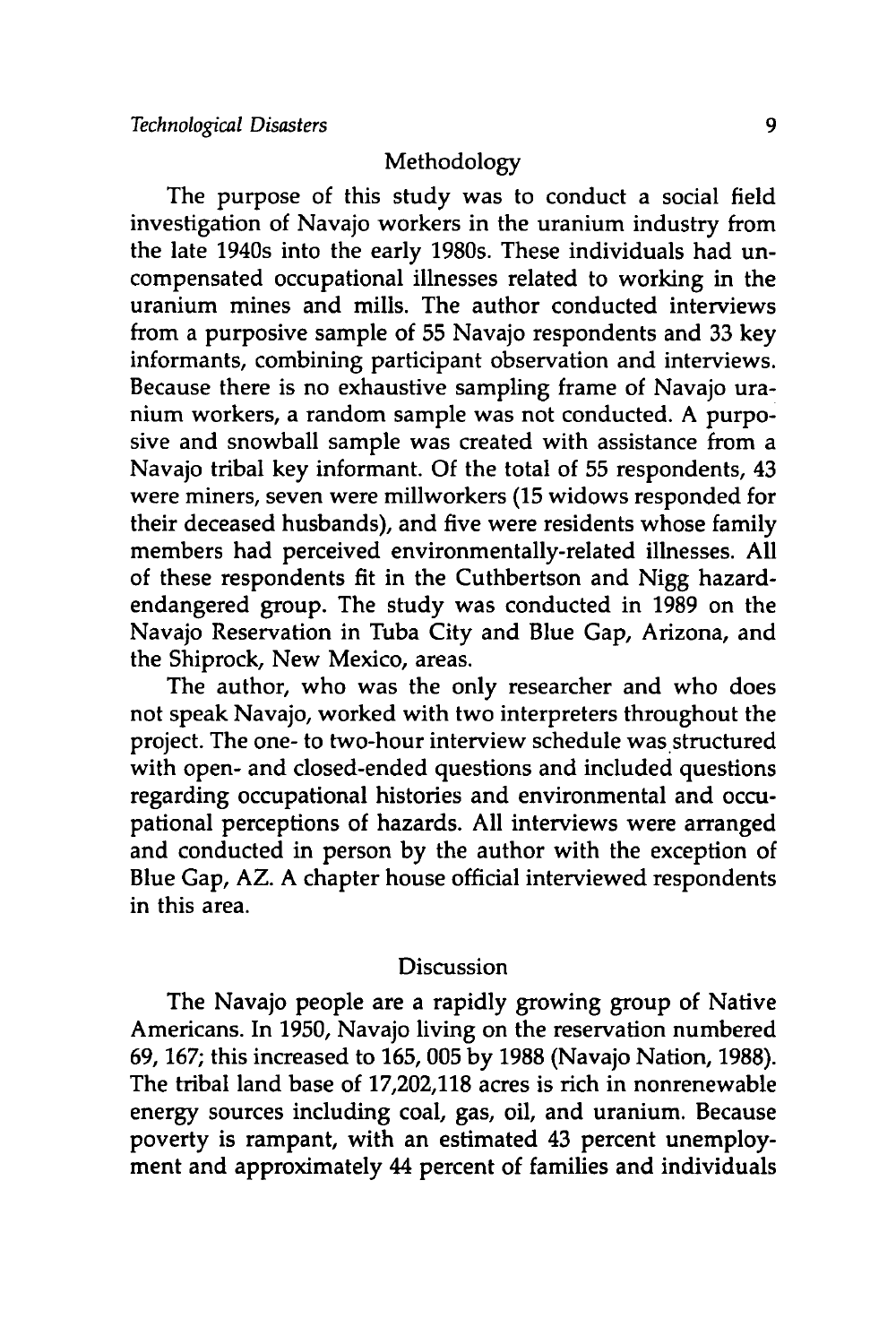living below the poverty line (Navajo Nation, **1988),** energy development and the creation of energy-related jobs are serious concerns for the Navajo people. The Navajo Reservation is also likely to be a prime target for nuclear waste storage/disposal and other potential technological hazards.

With the advent of the atomic age, a uranium boom occurred in the Four Corners area (the border junctures of Arizona, Colorado, New Mexico, and Utah) from the 1940s through the 1960s, resulting in the creation of approximately **2,500** mines both on and off the Navajo Reservation (National Institute for Occupational Safety and Health, **1971).** In addition, four uranium mills were built on Navajo land during this period to process the uranium ore. While there is no overall statistic for the number of Navajo uranium miners and millers, estimates include up to **3,000.**

The miners worked at the first stage of the process digging the raw uranium both out of mines, called dogholes, and above ground in strip mines. The millworkers worked in the second stage of the cycle, processing the ore into a finer substance called yellowcake, or uranium oxides. The negative health effects of this uranium process surfaced twenty to thirty years later, creating'a chronic technological disaster threatening both uranium workers, tribal members, and the general environment.

Initially, the uranium industry was favored **by** some Navajo because it created jobs as well as much needed revenues for the Navajo Nation. Many Navajo took pride in assisting the United States government in developing the materials for atomic weapons and energy. However, in the 1970s uranium miners who developed lung cancer and/or respiratory problems were noticed **by** an Indian Health Service pulmonary specialist, Dr. Leon Gottlieb. Navajo workers were never informed of the hazards of radiation, despite the fact that previous studies demonstrated how working with uranium was hazardous (National Institute for Occupational Safety and Health, **1971).** There is no word in Navajo for radiation. Prior to the creation, in **1969,** of the Mine Safety and Health Administration, workers in the study said they were not provided with personal protective equipment, such as masks, earplugs, and dosimeters or radiation monitoring badges. In addition, they were allowed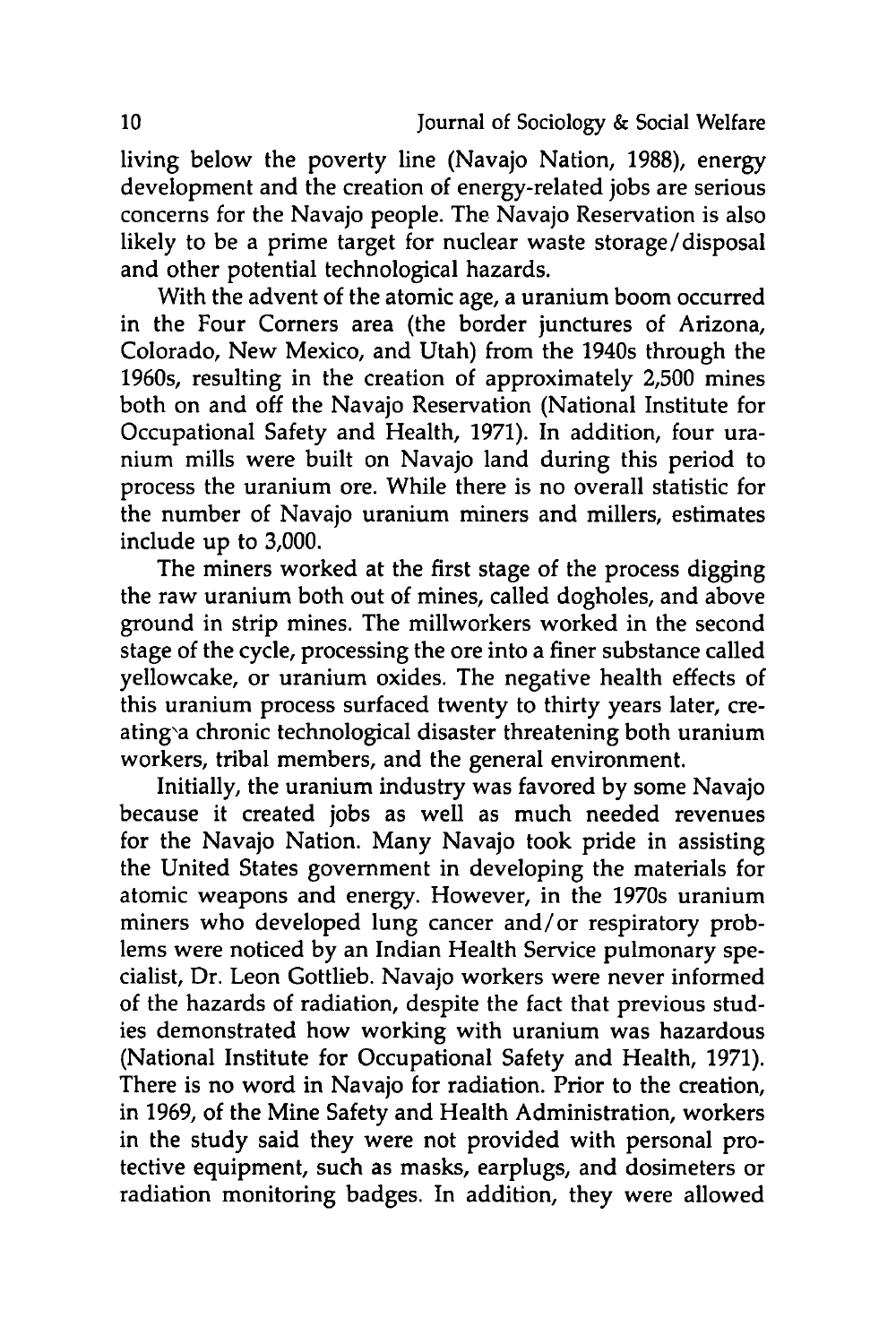#### *Technological Disasters* **11**

to wear uranium covered clothing home for laundering. One miner noted:

There was no ventilation. The blast from the mine, the air was so dusty and smoky all over, that you couldn't see. Still, we had to go back into the mine after the blast. Our children used to play in the shower room after everybody left for home. There were no masks, no safety glasses and no earplugs.

Workers have since indicated that if they had been informed of the occupational hazards, they would have reconsidered uranium industry employment. Navajo workers felt that, in addition to being exposed to unsafe work practices, they were betrayed **by** the United States government, particularly the Atomic Energy Commission **(AEC)** and the United States Public Health Service **(USPHS).** A cover-up **by** the **USPHS,** in the name of national security, kept crucial health information from the workers (see John Begay v. **U.S.** of America, **1985).** In the 1950s, the mining companies agreed to supply the **USPHS** with miners' names for an epidemiologic study on radiation effects with one provision. The **USPHS** agreed not to inform the workers of the potential health hazards associated with radiation while they were monitoring their health nor to inform them that their illnesses were radiation-related upon diagnosis. One Navajo supervisor interviewed **by** the author reported that he was told **by** his employer not to inform his workers about any of the dangers or health effects of radiation. He stated, "They told us to only tell [the workers] about safety-not about radiation dangers."

**All** miners in the study reported that the mines were largely unventilated. Drinking water was often collected from the walls of the mines, and workers often ate their lunches with unwashed hands. They wore their dirty workclothes home, exposing their family members to contaminated materials. Similarly, the millworkers wore their yellowcake-covered clothing home and exposed family members to uranium oxides. Some miners also reported they were forced to enter the unventilated mines directly after blasting, unlike Anglo workers who worked with them.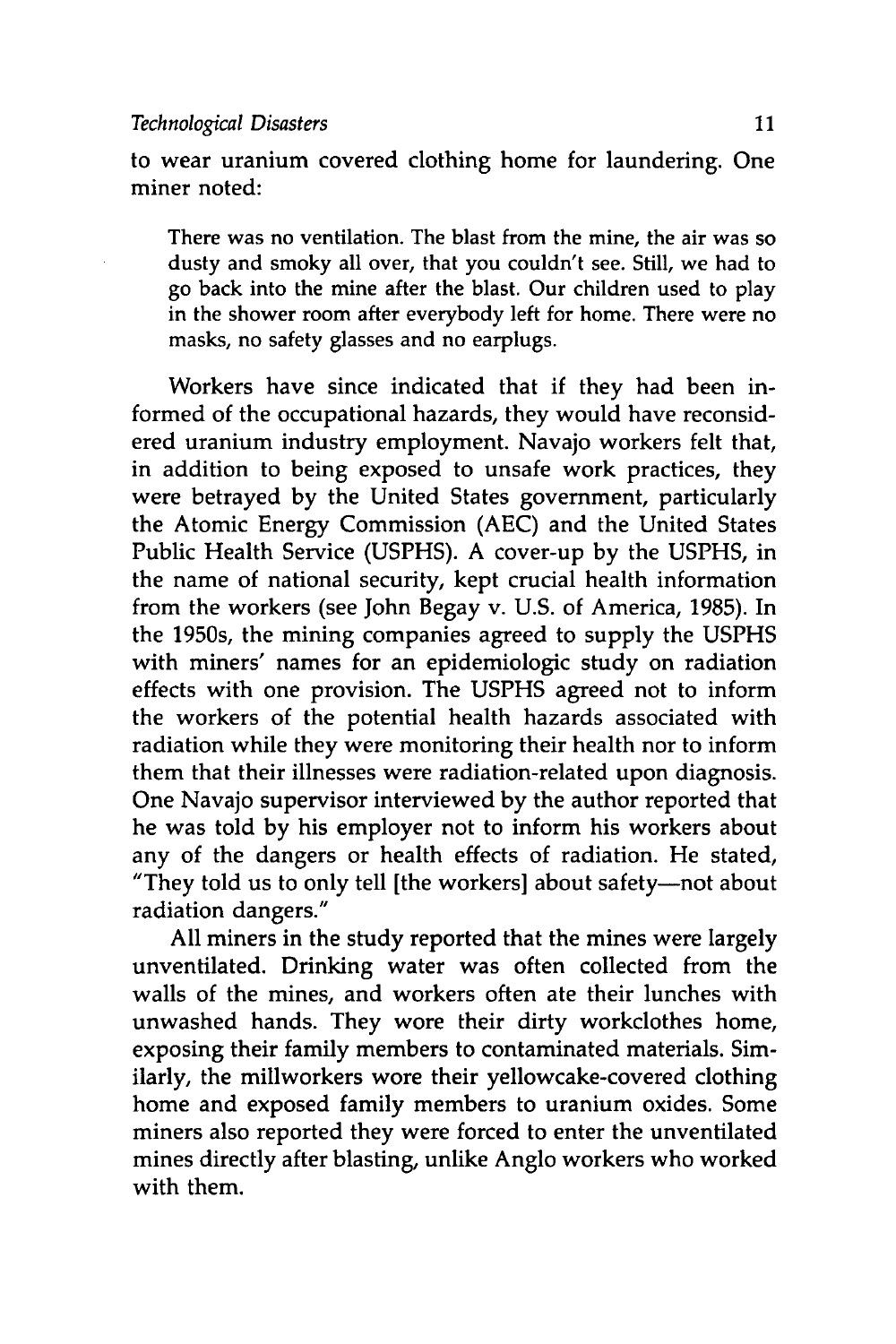Because of the cover-up and lack of explanation **by** experts and government officials, the Navajo people were not able to make informed decisions about the hazards of nuclear development. It was not until recently that evidence of occupational illnesses and the identification of environmental hazards on the reservation led to the concept of a technological disaster. **A** miner's wife explains, "There used to be old people. But I don't think the new generation will live to **100** anymore. They might be **50** or **60** and then they are gone because of the [contaminated] areas they live in."

In addition to the long-term negative health results of mining and milling, the uranium industry was responsible for leaving minewastes and mill tailings on the Navajo Reservation. The abandoned mines, minewastes, and tailings provided play areas for Navajo children. One miner's daughter explained, "We used to herd the sheep to the [abandoned] mines and play there. In the winter, the sheep would sleep in the mines to get out of the cold." The Department of Energy **(DOE)** Abandoned Mine Lands (AML) Reclamation office, in an attempt to rectify the situation, is engaged in abating the hazards associated with the numerous mines. Uranium mills have or are in the process of being dismantled and buried along with the thousands of tons of mill tailings.

The Navajo, in experiencing a chronic technological disaster, are ambiguous about health problems and the environment. Radiation is insidious; it cannot be seen, felt, or smelled, and presents a difficult hazard for community members to identify. While a health emergency was recognized recently pertaining to the uranium workers overall, there has been considerable confusion **by** the rest of the Navajo population about the environment. Questions abound concerning latency and exposure to the technological hazard. A widow who lives next to a dismantled mill explained, "We are poor people. The people at the mill [after it was abandoned] didn't put up any fences and didn't tell anyone in the family that the mill area might be hazardous to our health. I want to talk to the owners to ask for compensation." She also indicated that "other people" had been to her house asking questions about health problems. This worried her.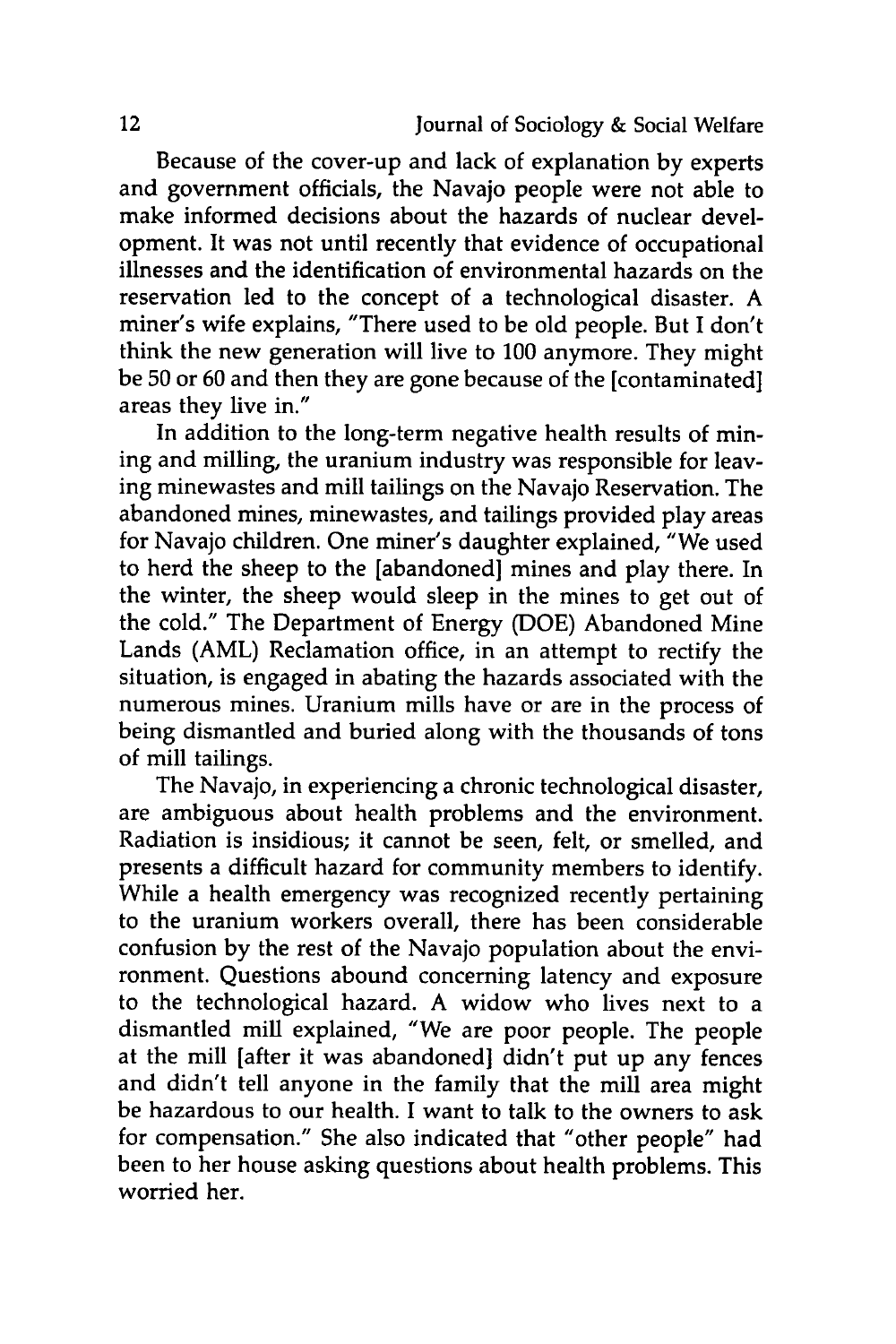#### *Technological Disasters* **13**

Unique cultural factors greatly affect interpretation of events. The Navajo, for instance, are a people who live in clans and are tied to the land. Hence it is unusual for Navajo people, especially the traditional Navajo, to relocate to another locality, or tribal chapter. One worker stated, "I don't think there's anyplace that's safe. Uranium is everywhere. We were going to build at [another town] but decided not to as it is unsafe because of the kids." Some Navajo may be fatalistic about prophecies concerning energy development. Such prophecies state that the ground is not to be disturbed and, if this occurs, health problems will prevail. One Navajo community resident explained that a medicine man told her that the development of uranium would bring negative consequences to the Navajo.

It is first important to note that in the scientific community, there is now little ambiguity in identification of the disaster agent. Research, for the most part, supports the relationship between uranium mining and lung cancer (Butler et al., **1986;** Gottlieb and Husen, **1982;** National Institute for Occupational Safety and Health, **1971;** Roscoe and Mason, 1984; Samet et al., 1984). In **1990,** the Radiation Exposure Compensation Act was passed **by** Congress, providing compensation for the Navajo uranium miners and the atomic downwind residents. However, this took place only after decades of work-related exposure to the technological hazard.

As previously stated, ambiguity still prevails among the Navajo concerning the general environmental contamination associated with the uranium processes on the reservation. It is at this point in the cycle of the disaster where the Cuthbertson and **Nigg** typology becomes particularly relevant. **Of** the primary victims, there are two distinct groups: those considering themselves to be hazard-endangered victims, and those who are hazard-disclaimers. The hazard-endangered victims believe they were exposed to uranium through either the workplace or the environment. Members of the group include people with ill or deceased family members. The families may be concerned about the ongoing threat of illness, given the latency of radiation exposure. The therapeutic community did emerge for many uranium miners and their families once the correlation between their illnesses and exposures was made; however, a therapeutic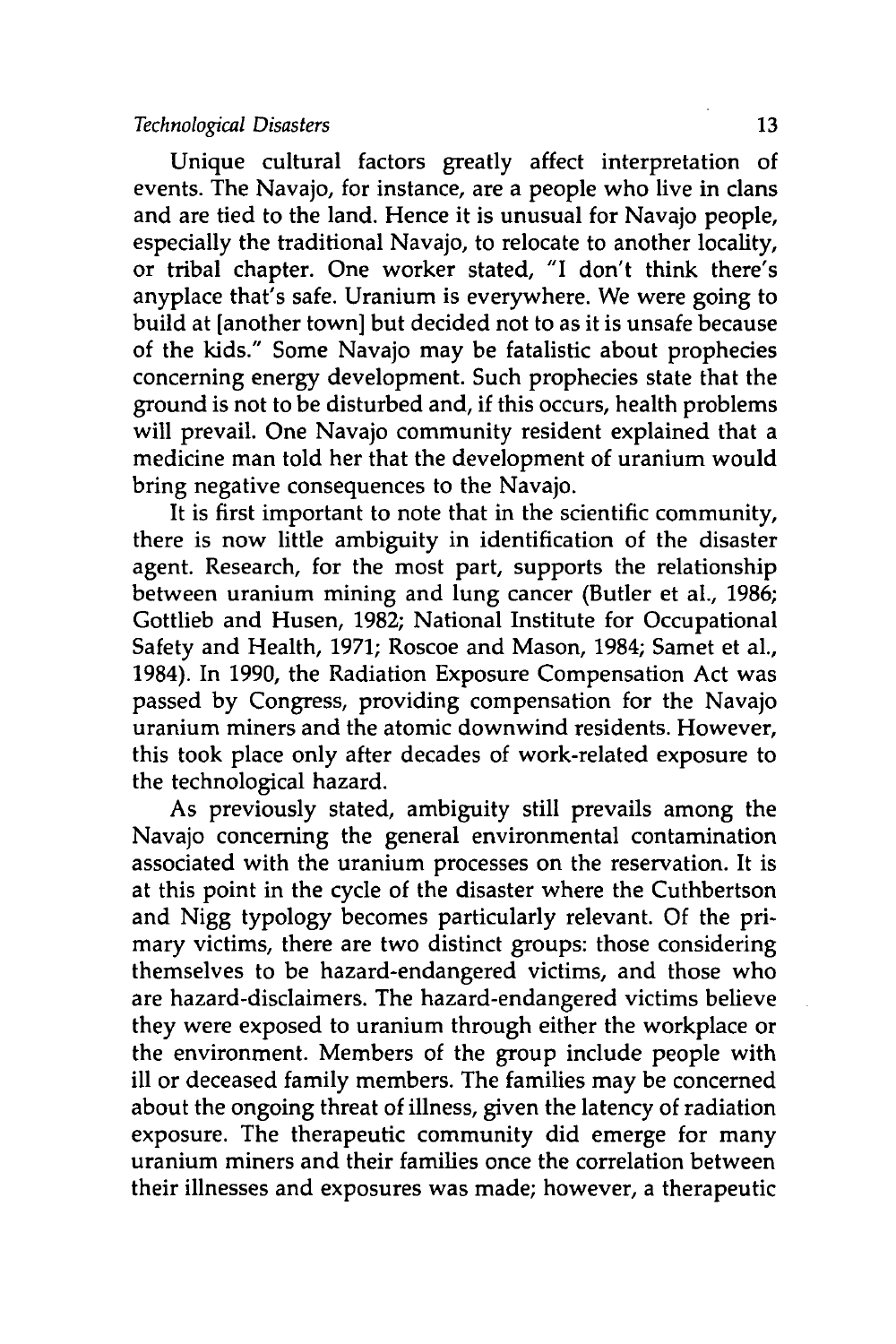community has not fully developed for the millworkers or the general Navajo population exposed to tailings and minewastes.

Many examples of hazard-endangered victims were identified in the study. One traditional Navajo elder explained she has experienced social isolation because she lives on mining land. She said that relatives and friends would not attend a ceremony at her hogan, a traditional Navajo home, because they feared contamination from the mine waste. Her cattle drink from the nearby pond, which she believes is contaminated, and her sheep graze on the land. Adding to her fears, she explained how "someone from the government" came out to test her hogan and land for radioactivity and never informed her of the results. Because of these factors, she felt lonely and isolated and at a loss about what to do.

A sheepherder, who has experienced illness in her family, explained that the government told her not to graze her sheep on the contaminated land. She was worried because her sheep had been grazing all over the land for a number of years, and feared she or others would eventually become ill from eating the sheep.

Residents also felt contempt for the government and the companies who exploited the workers, their families, and tribal members. Many felt they were used as guinea pigs to further the government's atomic program. There was also ambivalence among the hazard-endangered cluster to discuss their concerns with the media and other experts. Respondents stated repeatedly that they did not feel it would "do any good to talk about it because nothing happens." Yet, because of pending legislation, lawsuits, and compensation claims, respondents were motivated to keep the issue alive.

Thirty of the fifty-five respondents, representing the hazardendangered group, expressed concern that materials used in the construction of their homes and outbuildings were hazardous. For example, one worker pointed out that the stairsteps to his home were taken from the uranium mill outside Tuba City, Arizona. He did not know if they were radioactive, but wondered if they could be hazardous. Other concerned respondents had used scrap metal for various purposes which was taken from the mines or the dismantled mills. Some millworkers and their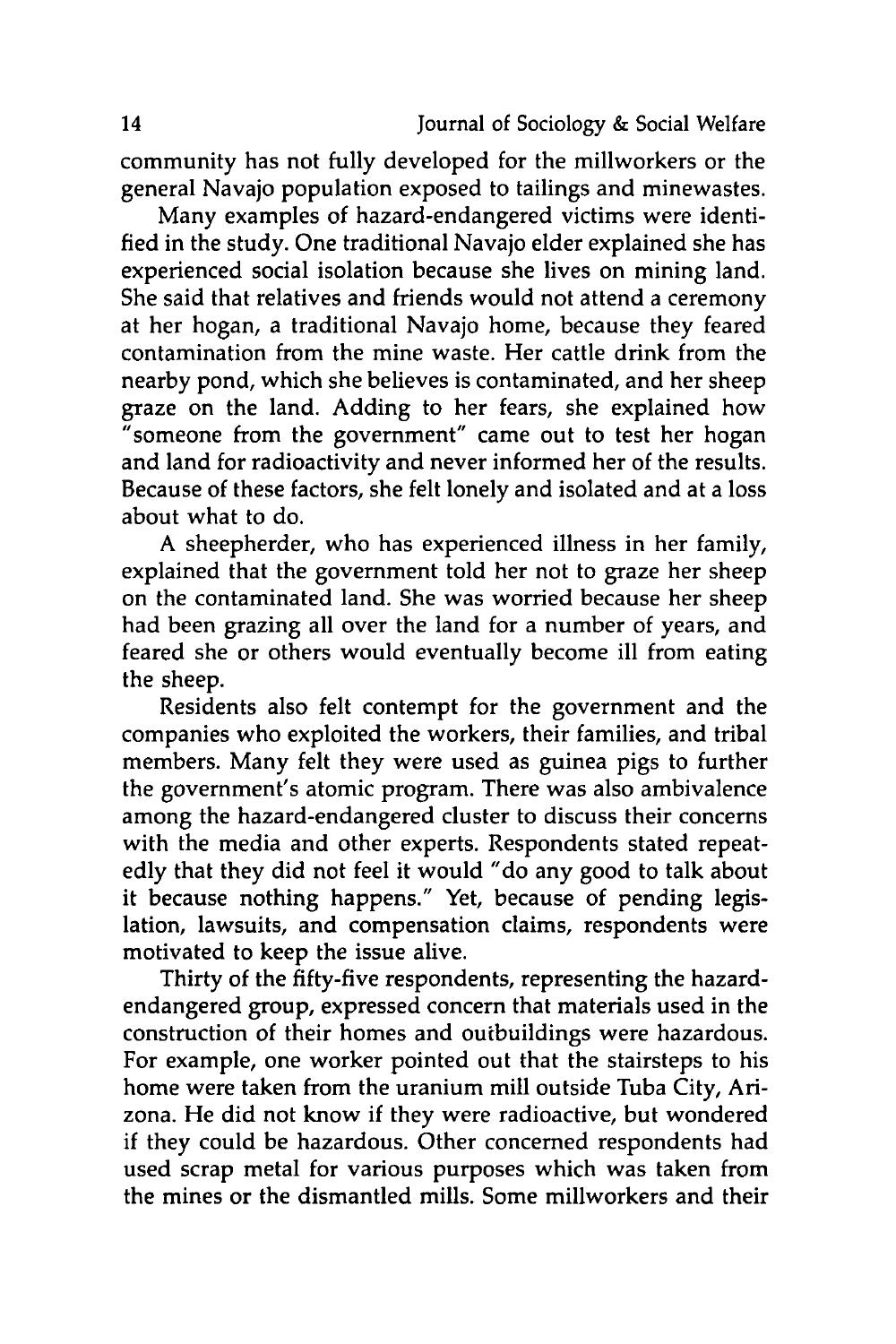families were provided with cinder block homes at the millsite. These cinder blocks had been made from radioactive materials and have since been demolished. **All** of the millworkers and their families indicated concern that they had been exposed to excessive levels of radiation as a result.

In what is known as Red Valley, Arizona, some area residents' homes had been built of radioactive materials. The government built second homes for these residents but neglected to dismantle some of the original contaminated homes. As a result, some families were living in both homes. In another example, a miner's widow had a contaminated bread oven and hogan on her property which were bulldozed **by** the government. She claimed the debris were still left on her land and feared continuing exposure which she thinks could result in health problems.

In Blue Gap, Arizona, the residents live near abandoned mines which are not on the DOE's abatement list. The author was informed that many of the residents believed cancers and other health problems are connected to the abandoned mines. One resident expressed concern that the drinking water was affected and wondered why Blue Gap was not on the abatement list. When the researcher contacted a **DOE** Abandoned Mine Land officer, she was informed that the situation did not present sufficient risk for abatement.

The hazard-endangered victims developed a sense of solidarity and sense of control over the years through chapter house associations and support groups, including the Uranium Radiation Victims' Committee of Navajo Uranium Miners. These groups helped to provide technical assistance, to educate about the disaster agent and its consequences, and to mobilize around legislative activities.

The hazard-disclaimer cluster included key informants and uranium workers. They were initially exposed to the disaster agent but later believed the hazard had been mitigated. This has led to a lack of consensus and solidarity among tribal members. Not all of the uranium workers who were contacted experienced health problems, and some of them did not feel that the disaster agent was a hazard. Some key informants and other workers believed that some of the workers were opportunists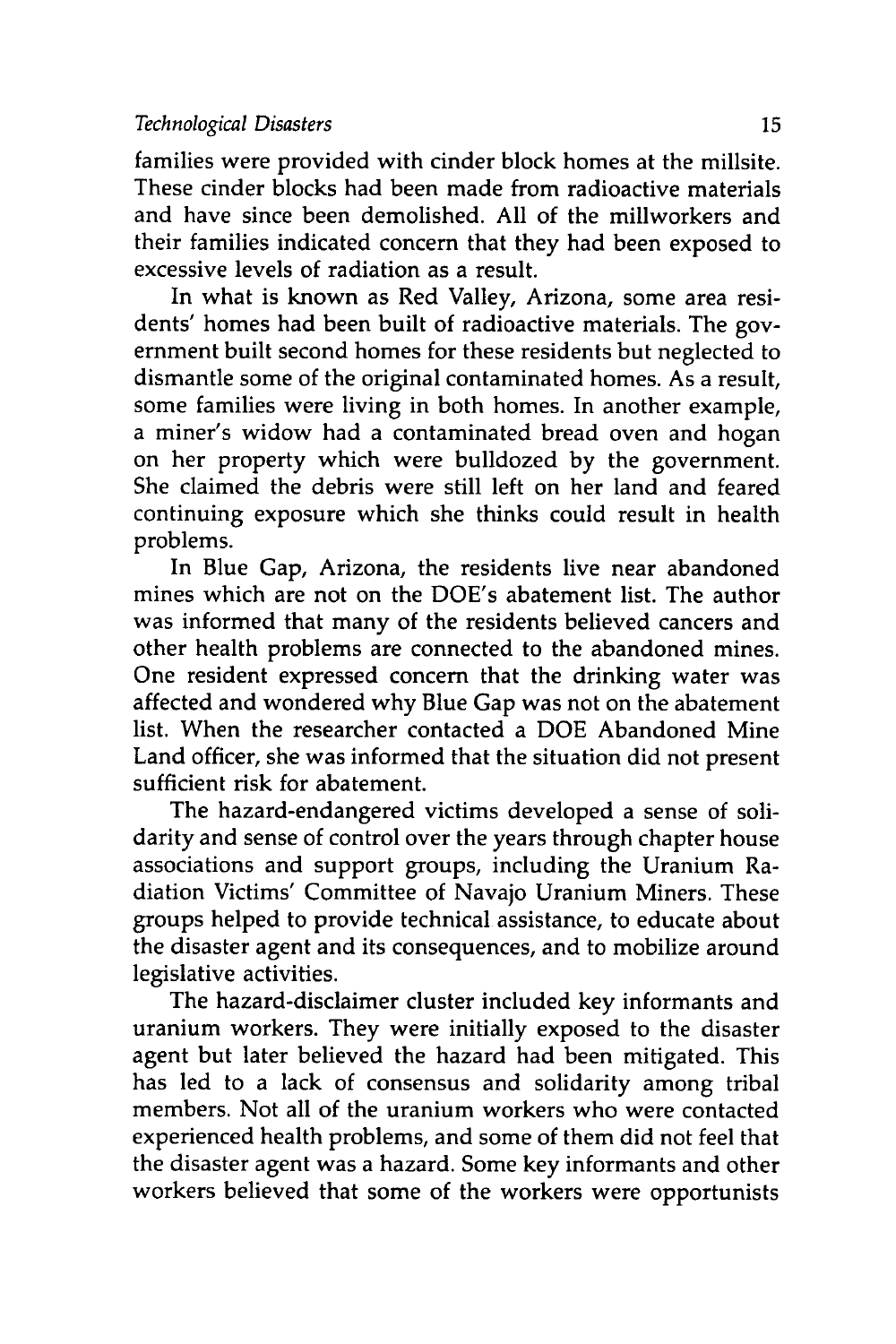and were trying to seek compensation without a documented occupational illness. Those individuals who could be identified as part of the victim-disclaimer group believed that the uranium had been cleaned up for the most part and posed no serious health threat.

One resident who lived across the road from a family who had received considerable publicity because of health problems and possible contamination, believed he, his family, and land were safe. He was not concerned for his livestock and believed the well water, which is tested **by** the Navajo Tribe, was also safe for consumption. Given the ambiguity, it is possible that tribal members in this cluster may be reducing cognitive dissonance to anesthetize themselves against the disaster agent and its consequences.

The other category of secondary victims are perpetrator victims. They include the United States government, particularly the Atomic Energy Commission **(AEC).** They repeatedly denied they were culpable for exposing uranium workers to hazards. They also claimed to be unaware of the dangers of radiation (see Begay et al.). Later, the government stated that because of national security, certain risks needed to be assumed. It is also clear uranium companies knew about the dangers of radiation and were reluctant to install safety measures because of associated costs (Ringholz, **1989).**

These examples point out the usefulness of the victim typology and the therapeutic community in addressing the psychosocial aspects of technological disasters. The typology is helpful in delineating various groups within a community lacking solidarity, and it is a valuable tool for examining community conflict and cohesion. It must be kept in mind, however, that the clusters are ideal types and therefore groups may not be mutually exclusive and exhaustive with respect to the cluster categories.

The Navajo study also demonstrates how difficult it is for the therapeutic community to develop in a technological disaster. In this case, given the chronic nature of the disaster **cy**cle, the therapeutic community only emerged upon recognition that the uranium miners' illnesses were work-related. For the other tribal members, the therapeutic community has not fully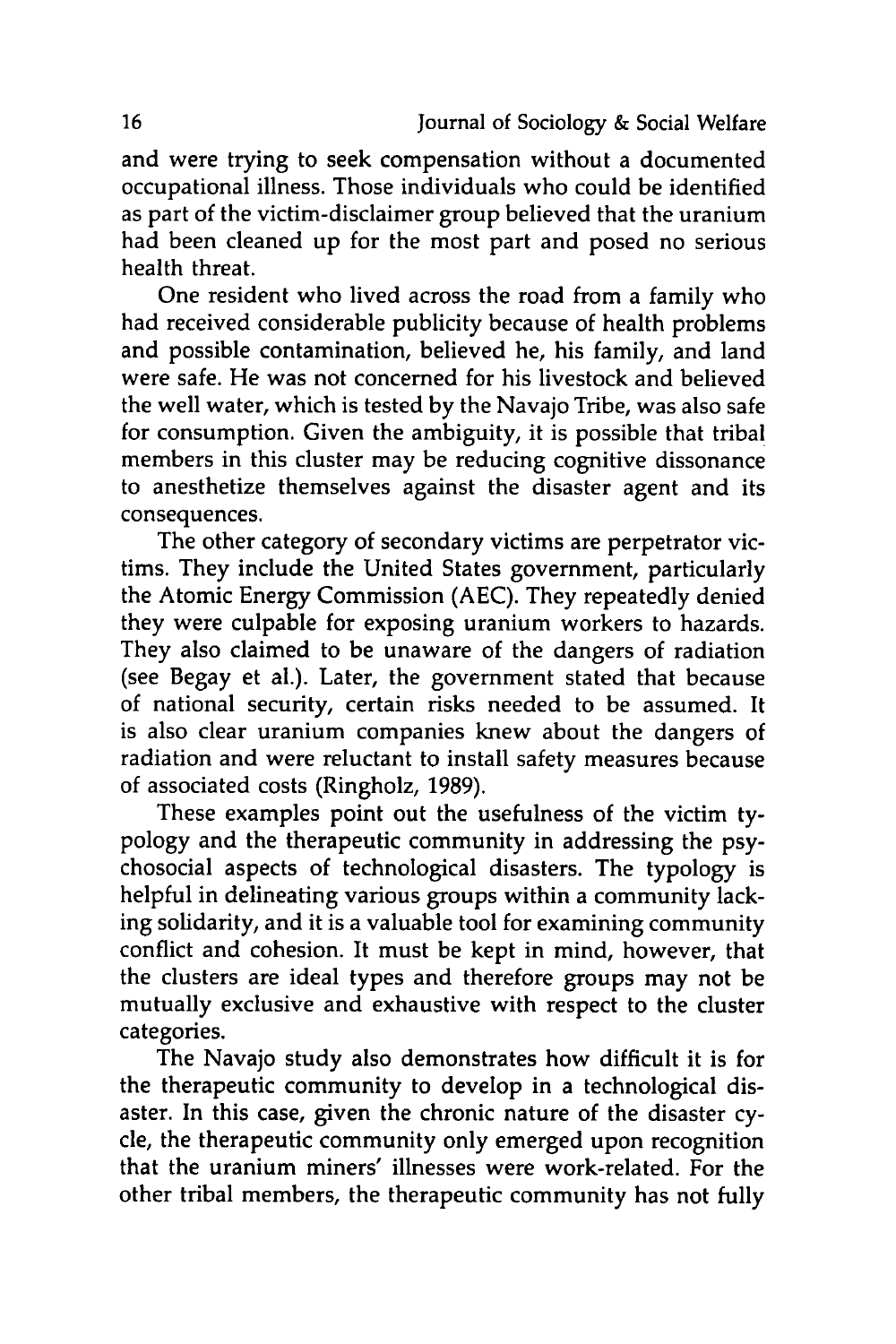emerged, primarily due to various groups' ambiguities about the disaster agent and its consequences.

## Implications for Social Work

The implications for social work practice in technological disasters are not well defined. Coulter and Noss **(1988:298)** assert that, in response to technological disasters, "Social work intervention at the public health level to forestall the crises described should become routine." They suggest that informed social support networks are needed along with traditional avenues of social support, including advocacy, crisis intervention, community organizing, and individual work. It has been noted that disaster victims usually turn to family and friends, coworkers, local community groups and related others for help before they turn to government agencies and helping professionals (Garbarino, **1985;** Stone and Levine, **1985).**

Social workers need to be familiar with problems of occupational and environmental hazards and consequences in their communities. They may be some of the first people within the community to recognize a technological disaster through their clients and professional colleagues. As a result, social workers may be instrumental in providing crucial information regarding entitlement programs and health benefits as well as legal and health referrals. In addition, social workers need to take detailed client occupational histories concerning employment data and hazard and exposure information to help document the hazard.

Because of the chronic nature of many technological hazards, the therapeutic community may not emerge, leaving victims without social supports. It is then useful to utilize the typology presented **by** Cuthbertson and **Nigg (1987),** which offers a mechanism for differentiating victim clusters. It also provides the social worker with different frames of reference in viewing the problem and working with clients and the community. The typology becomes useful to the social worker in terms of providing a "map" of the technological disaster. It may then be used for community organizing and mobilizing to promote solidarity, lessen ambiguity, and create consensus toward building a therapeutic community. In individual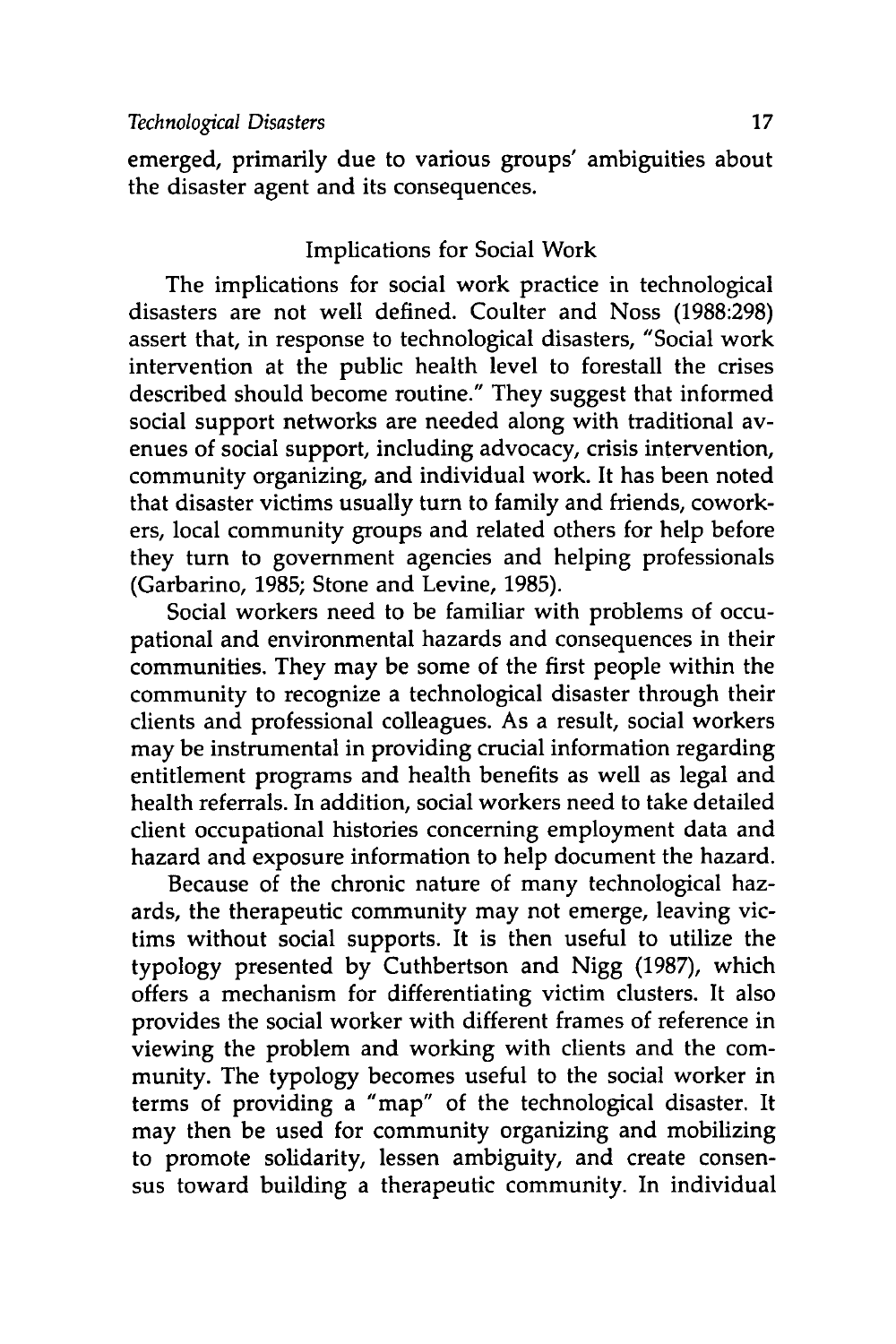practice, the typology can assist the social worker in understanding the client's frame of reference toward the disaster. This knowledge will then assist the social worker with intervention strategies.

In working with Native Americans affected **by** technological disasters, it is important to recognize their specific cultural and economic situations. In the case of the Navajo, relocation because of technological damage is not likely to occur given their clan-based social structure. The lack of ability to relocate, due to the confines of the reservation boundaries, may contribute to a sense of futility and powerlessness among some of the victims. **By** contrast, non-Indians would be more likely to relocate under similar disaster conditions since they are not clan-based.

When working with Native American victims of technological disasters, it is important to understand the ramifications of their poverty, their lack of resources, and their remote rural nature. The social worker may need to make home visits to clients; it is likely they will not have telephones, transportation, or other means of accessing social services.

In general, the Navajo experience is unique in terms of a chronic technological disaster, blending cultural and socioenvironmental issues. Uranium workers and community residents were not able to make informed choices early on regarding the disaster agent because of covert governmental activities. Because the Navajo did not have adequate information regarding the latent nature of the disaster agent, there was a lack of ability to bring the issue to the forefront. Only when health problems emerged among exposed workers and residents did legal and health experts become involved in the disaster.

In sum, social work practice that is informed and sensitive is crucial in responding to technological disasters. In addition, rapid mobilization becomes essential especially when social support structures normally associated with natural disasters do not emerge. **By** incorporating the victimization typology into their practices, social workers may assist communities in forming therapeutic communities thereby furthering community cohesion and a return to normalcy.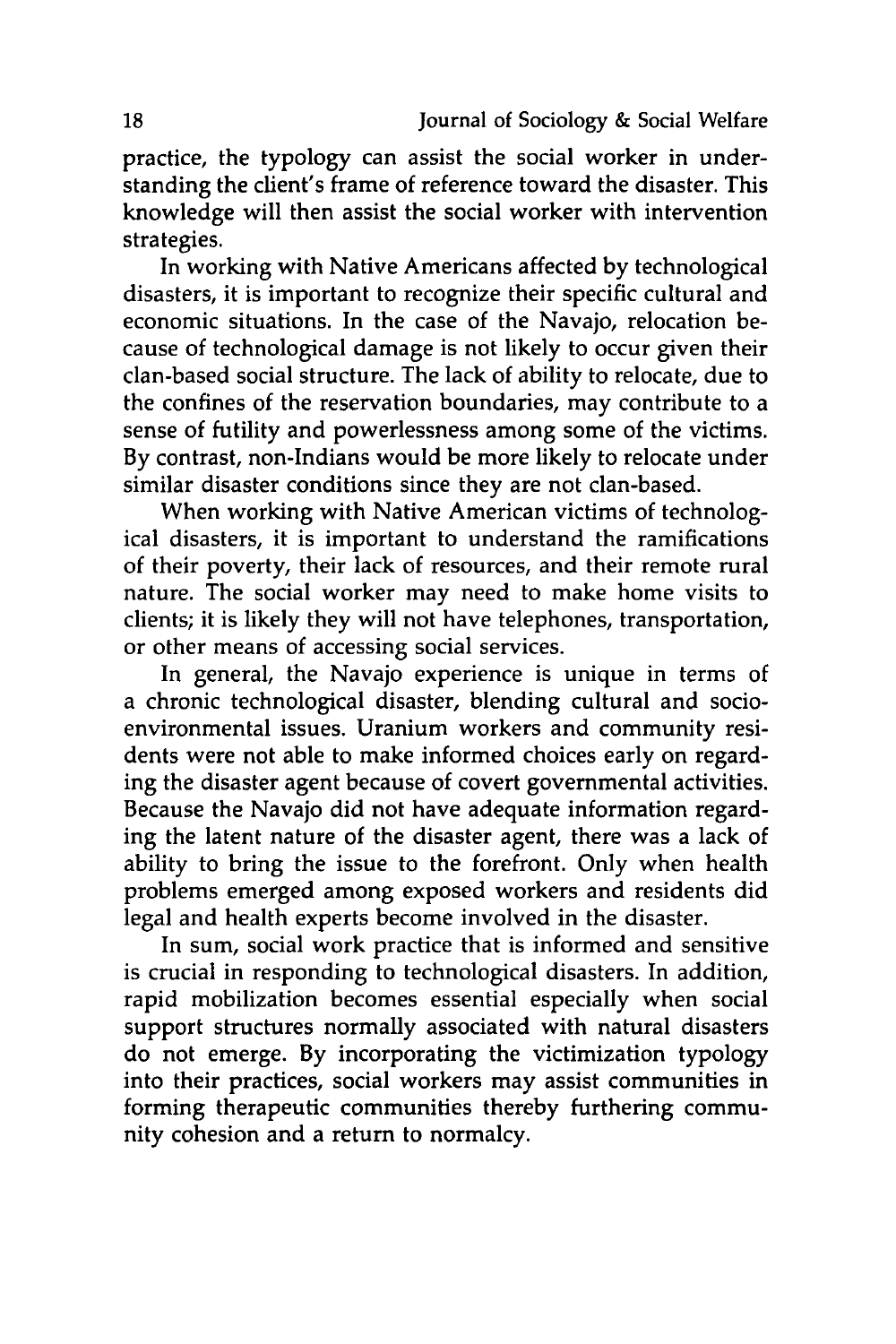#### References

- Barton, **A.** H. **(1970).** *Communities in disaster: A sociological analysis of collective stress situation.Garden* City, NY: Doubleday, Anchor Books.
- Baum, **A.,** Fleming, R., **&** Davidson, L. M. **(1983).** Natural disaster and technological catastrophe. *Environment and Behavior, 15,* **333-354.**
- Baum, **A.,** Fleming, R., **&** Singer, **J. E. (1983).** Coping with victimization **by** technological disaster. *Journal of Social Issues, 39* (2), **117-138.**
- See Begay et al., vs. The Kerr-McGee Corporation et al. 499 F. Supp. 1324, **13** May **1980;** Begay et al., vs. The Kerr-McGee Corporation et al., 499 F. Supp. **1317,** October **1, 1980; UNC** Resources, Inc. et al., vs. Banally et al., **518** F. Supp. 1046, 16 July **1981;** Begay et al., vs. United States of America, and Anderson et al., vs. United States of America, **591** F. Supp. **991, 10** July 1984.
- Blaufarb, H., **&** Levine, **J. (1972).** Crisis intervention in an earthquake. *Social Work,* 17(4), **16-19.**
- Burt, R. **S., &** Minor, M. **J. (1983).** *Applied network analysis.* Beverly Hills: Sage.
- Butler, **C.,** Samet, **J.** M., Black, W. **C.,** Key, **C.** R., **&** Kutvirt,. **D.** M. **(1986).** Histopathologic findings of lung cancer in Navajo men: Relationship to **U** mining. *Health Physics,* **51(3), 365-368.**
- Caplan, **G.** (1974). *Support systems and community mental health.* New York: Behavioral.
- Cassel, **J. (1976).** The contribution of the social environment to host resistance. *American Journal of Epidemiology, 104,* **107-123.**
- Cobb, **S. (1976).** Social support as a moderator of life stress. *Psychosomatic Medicine, 38,* 300-314.
- Coulter, M. L., **&** Noss, **C.** I. (Fall **1988).** Preventive social work in perceived environmental disasters. *Health and Social Work,* **378-382.**
- Garbarino, **J. (1983).** Social support networks: Rx for the helping professions. In **J.** Whittaker **& J.** Garbarino (Eds.), *Social support networks: Helping in the human services* **(pp. 3-28).** Hawthorne, NY: Aldine.
- Good Tracks, **J. G. (1973).** Native American noninterference. *Social Work, 18* **(6),** 30-34.
- Gottlieb, L. **S., &** Husen, L. **A. (1982).** Lung cancer among Navajo uranium mine rs. *Chest, 81,* 449-452.
- Grossman, L. **(1973).** Train crash: Social work and disaster services. *Social Work,* **18(5),** 38-44.
- Kasperson, R. **E., &** Pijawka, K. **D. (1985).** Societal response to hazards and major hazard events: Comparing natural and technological hazards. *Public Administration Review,* Special Issue, **7-17.**
- Maguire, L. **(1983).** *Understanding social networks.* Beverly Hills: Sage.
- National Institute for Occupational Safety and Health and National Institute of Environmental Health Sciences. **(1971).** *Radon daughter exposure and respiratory cancer: Quantitative and Temporal Aspects.* Springfield, VA: National Technical Information Service.